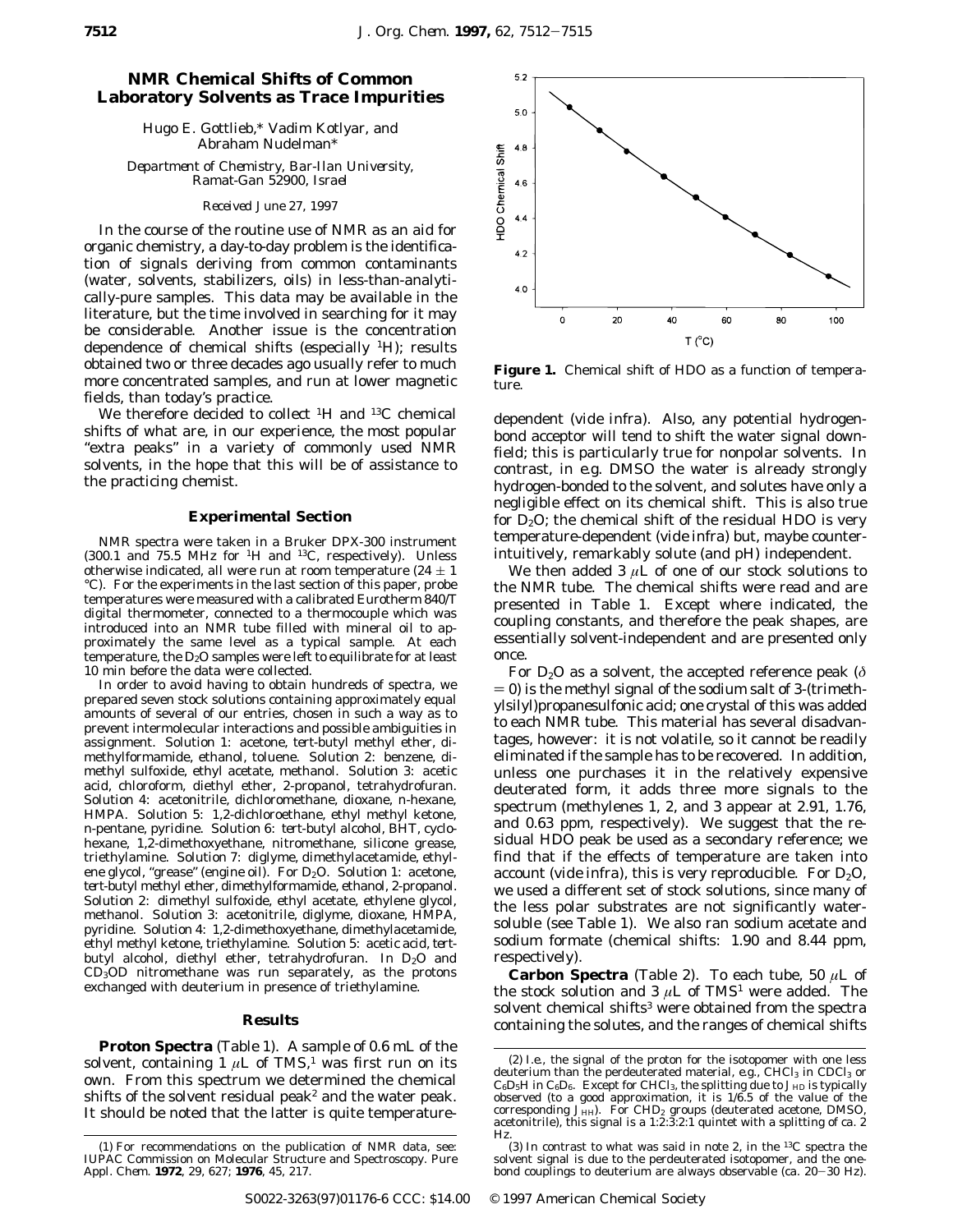**Table 1. 1H NMR Data**

|                              | proton                          | mult               | CDCl <sub>3</sub> | $(CD_3)_2CO$ | $(CD_3)_2SO$ | $C_6D_6$ | CD <sub>3</sub> CN | CD <sub>3</sub> OD | $D_2O$   |
|------------------------------|---------------------------------|--------------------|-------------------|--------------|--------------|----------|--------------------|--------------------|----------|
| solvent residual peak        |                                 |                    | 7.26              | 2.05         | 2.50         | 7.16     | 1.94               | 3.31               | 4.79     |
| H <sub>2</sub> O             |                                 |                    | 1.56              | $2.84^{a}$   | 3.33a        | 0.40     | 2.13               | 4.87               |          |
|                              |                                 | S                  |                   |              |              |          |                    |                    |          |
| acetic acid                  | CH <sub>3</sub>                 | S                  | 2.10              | 1.96         | 1.91         | 1.55     | 1.96               | 1.99               | 2.08     |
| acetone                      | CH <sub>3</sub>                 | S                  | 2.17              | 2.09         | 2.09         | 1.55     | 2.08               | 2.15               | 2.22     |
| acetonitrile                 | CH <sub>3</sub>                 | S                  | 2.10              | 2.05         | 2.07         | 1.55     | 1.96               | 2.03               | 2.06     |
| benzene                      | CН                              | S                  | 7.36              | 7.36         | 7.37         | 7.15     | 7.37               | 7.33               |          |
| tert-butyl alcohol           | CH <sub>3</sub>                 | S                  | 1.28              | 1.18         | 1.11         | 1.05     | 1.16               | 1.40               | 1.24     |
|                              | $\mathrm{OH}^c$                 | S                  |                   |              | 4.19         | 1.55     | 2.18               |                    |          |
| tert-butyl methyl ether      | CCH <sub>3</sub>                | S                  | 1.19              | 1.13         | 1.11         | 1.07     | 1.14               | 1.15               | 1.21     |
|                              | OCH <sub>3</sub>                | S                  | 3.22              | 3.13         | 3.08         | 3.04     | 3.13               | 3.20               | 3.22     |
| $BHT^b$                      | ArH                             | S                  | 6.98              | 6.96         | 6.87         | 7.05     | 6.97               | 6.92               |          |
|                              | $\mathbf{OH}^c$                 | S                  | 5.01              |              | 6.65         | 4.79     | 5.20               |                    |          |
|                              |                                 |                    |                   |              |              |          |                    |                    |          |
|                              | ArCH <sub>3</sub>               | S                  | 2.27              | 2.22         | 2.18         | 2.24     | 2.22               | 2.21               |          |
|                              | $ArC(CH_3)_3$                   | S                  | 1.43              | 1.41         | 1.36         | 1.38     | 1.39               | 1.40               |          |
| chloroform                   | CН                              | S                  | 7.26              | 8.02         | 8.32         | 6.15     | 7.58               | 7.90               |          |
| cyclohexane                  | CH <sub>2</sub>                 | S                  | 1.43              | 1.43         | 1.40         | 1.40     | 1.44               | 1.45               |          |
| 1,2-dichloroethane           | CH <sub>2</sub>                 | S                  | 3.73              | 3.87         | 3.90         | 2.90     | 3.81               | 3.78               |          |
| dichloromethane              | CH <sub>2</sub>                 | S                  | 5.30              | 5.63         | 5.76         | 4.27     | 5.44               | 5.49               |          |
| diethyl ether                | CH <sub>3</sub>                 | t, 7               | 1.21              | 1.11         | 1.09         | 1.11     | 1.12               | 1.18               | 1.17     |
|                              | CH <sub>2</sub>                 | q, 7               | 3.48              | 3.41         | 3.38         | 3.26     | 3.42               | 3.49               | 3.56     |
| diglyme                      | CH <sub>2</sub>                 | m                  | 3.65              | 3.56         | 3.51         | 3.46     | 3.53               | 3.61               | 3.67     |
|                              | CH <sub>2</sub>                 | m                  | 3.57              | 3.47         | 3.38         | 3.34     | $3.45\,$           | 3.58               | 3.61     |
|                              | OCH <sub>3</sub>                | S                  | 3.39              | 3.28         | 3.24         | 3.11     | $3.29\,$           | 3.35               | 3.37     |
|                              |                                 |                    |                   |              |              |          |                    |                    |          |
| 1,2-dimethoxyethane          | CH <sub>3</sub>                 | S                  | 3.40              | 3.28         | 3.24         | 3.12     | 3.28               | 3.35               | 3.37     |
|                              | CH <sub>2</sub>                 | S                  | 3.55              | 3.46         | 3.43         | 3.33     | 3.45               | 3.52               | 3.60     |
| dimethylacetamide            | CH <sub>3</sub> CO              | S                  | 2.09              | 1.97         | 1.96         | 1.60     | 1.97               | 2.07               | 2.08     |
|                              | NCH <sub>3</sub>                | S                  | 3.02              | 3.00         | 2.94         | 2.57     | 2.96               | 3.31               | 3.06     |
|                              | NCH <sub>3</sub>                | S                  | 2.94              | 2.83         | 2.78         | 2.05     | 2.83               | 2.92               | 2.90     |
| dimethylformamide            | CН                              | S                  | 8.02              | 7.96         | 7.95         | 7.63     | 7.92               | 7.97               | 7.92     |
|                              | CH <sub>3</sub>                 | S                  | 2.96              | 2.94         | 2.89         | 2.36     | 2.89               | 2.99               | 3.01     |
|                              | CH <sub>3</sub>                 | S                  | 2.88              | 2.78         | 2.73         | 1.86     | 2.77               | 2.86               | $2.85\,$ |
| dimethyl sulfoxide           | CH <sub>3</sub>                 | S                  | 2.62              | 2.52         | 2.54         | 1.68     | 2.50               | 2.65               | 2.71     |
| dioxane                      | CH <sub>2</sub>                 | S                  | 3.71              | 3.59         | 3.57         | 3.35     | 3.60               | 3.66               | 3.75     |
|                              |                                 |                    |                   |              |              |          |                    |                    |          |
| ethanol                      | CH <sub>3</sub>                 | t, 7               | 1.25              | 1.12         | 1.06         | 0.96     | 1.12               | 1.19               | 1.17     |
|                              | CH <sub>2</sub>                 | q, $7d$            | 3.72              | 3.57         | 3.44         | 3.34     | 3.54               | 3.60               | 3.65     |
|                              | OН                              | $\mathbf{s}^{c,d}$ | 1.32              | 3.39         | 4.63         |          | 2.47               |                    |          |
| ethyl acetate                | CH <sub>3</sub> CO              | $\mathbf{s}$       | 2.05              | 1.97         | 1.99         | 1.65     | 1.97               | 2.01               | 2.07     |
|                              | $CH_2CH_3$                      | q, 7               | 4.12              | 4.05         | 4.03         | 3.89     | 4.06               | 4.09               | 4.14     |
|                              | $CH_2CH_3$                      | t, 7               | 1.26              | 1.20         | 1.17         | 0.92     | 1.20               | 1.24               | 1.24     |
| ethyl methyl ketone          | CH <sub>3</sub> CO              | S                  | 2.14              | 2.07         | 2.07         | 1.58     | 2.06               | 2.12               | 2.19     |
|                              | CH <sub>2</sub> CH <sub>3</sub> | q, 7               | 2.46              | 2.45         | 2.43         | 1.81     | 2.43               | 2.50               | 3.18     |
|                              | $CH_2CH_3$                      | t, 7               | 1.06              | 0.96         | 0.91         | 0.85     | 0.96               | 1.01               | 1.26     |
| ethylene glycol              | <b>CH</b>                       | $s^e$              | 3.76              | 3.28         | 3.34         | 3.41     | 3.51               | 3.59               | 3.65     |
| "grease" <i>i</i>            | CH <sub>3</sub>                 | m                  | 0.86              | 0.87         |              | 0.92     | 0.86               | 0.88               |          |
|                              | CH <sub>2</sub>                 | br s               | 1.26              | 1.29         |              | 1.36     | 1.27               | 1.29               |          |
|                              |                                 |                    |                   |              |              |          |                    |                    |          |
| <i>n</i> -hexane             | CH <sub>3</sub>                 | t                  | 0.88              | 0.88         | 0.86         | 0.89     | 0.89               | 0.90               |          |
|                              | CH <sub>2</sub>                 | m                  | 1.26              | 1.28         | 1.25         | 1.24     | 1.28               | 1.29               |          |
| <b>HMPA<sup>s</sup></b>      | CH <sub>3</sub>                 | d, 9.5             | 2.65              | 2.59         | 2.53         | 2.40     | 2.57               | 2.64               | 2.61     |
| methanol                     | CH <sub>3</sub>                 | $s^h$              | 3.49              | 3.31         | 3.16         | 3.07     | 3.28               | 3.34               | 3.34     |
|                              | <b>OH</b>                       | $S^{c,h}$          | 1.09              | 3.12         | 4.01         |          | 2.16               |                    |          |
| nitromethane                 | CH <sub>3</sub>                 | s                  | 4.33              | 4.43         | 4.42         | 2.94     | 4.31               | 4.34               | 4.40     |
| $n$ -pentane                 | CH <sub>3</sub>                 | t, 7               | 0.88              | 0.88         | 0.86         | 0.87     | 0.89               | 0.90               |          |
|                              | CH <sub>2</sub>                 | m                  | 1.27              | 1.27         | 1.27         | 1.23     | 1.29               | 1.29               |          |
| 2-propanol                   | CH <sub>3</sub>                 | d, 6               | 1.22              | 1.10         | 1.04         | 0.95     | 1.09               | 1.50               | 1.17     |
|                              | CH                              | sep, 6             | 4.04              | 3.90         | 3.78         | 3.67     | 3.87               | 3.92               | 4.02     |
|                              |                                 |                    | 8.62              | 8.58         | 8.58         | 8.53     |                    |                    |          |
| pyridine                     | CH(2)                           | m                  |                   |              |              |          | 8.57               | 8.53               | 8.52     |
|                              | CH(3)                           | m                  | 7.29              | 7.35         | 7.39         | 6.66     | 7.33               | 7.44               | 7.45     |
|                              | CH(4)                           | ${\bf m}$          | 7.68              | 7.76         | 7.79         | 6.98     | 7.73               | 7.85               | 7.87     |
| silicone grease <sup>i</sup> | CH <sub>3</sub>                 | s                  | 0.07              | 0.13         |              | 0.29     | 0.08               | 0.10               |          |
| tetrahydrofuran              | CH <sub>2</sub>                 | m                  | 1.85              | 1.79         | 1.76         | 1.40     | 1.80               | 1.87               | 1.88     |
|                              | CH <sub>2</sub> O               | m                  | 3.76              | 3.63         | 3.60         | 3.57     | 3.64               | 3.71               | 3.74     |
| toluene                      | CH <sub>3</sub>                 | S                  | 2.36              | 2.32         | 2.30         | 2.11     | 2.33               | 2.32               |          |
|                              | CH(o/p)                         | m                  | 7.17              | $7.1 - 7.2$  | 7.18         | 7.02     | $7.1 - 7.3$        | 7.16               |          |
|                              | CH(m)                           | m                  | 7.25              | $7.1 - 7.2$  | 7.25         | 7.13     | $7.1 - 7.3$        | 7.16               |          |
| triethylamine                | CH <sub>3</sub>                 | t,7                | 1.03              | 0.96         | 0.93         | 0.96     | 0.96               | 1.05               | 0.99     |
|                              | CH <sub>2</sub>                 | q, 7               | 2.53              | 2.45         | 2.43         | 2.40     | 2.45               | 2.58               | 2.57     |
|                              |                                 |                    |                   |              |              |          |                    |                    |          |

*a* In these solvents the intermolecular rate of exchange is slow enough that a peak due to HDO is usually also observed; it appears at 2.81 and 3.30 ppm in acetone and DMSO, respectively. In the former solvent, it is oft b 2,6-Dimethyl-4-tert-butylphenol. The signals from exchangeable protons were not always identified.  $d$  In some cases (see note a), the coupling interaction between the CH<sub>2</sub> and the OH protons may be observed ( $J = 5$  Hz). *e* In CD<sub>3</sub>CN, the OH proton was seen as a multiplet at *δ* 2.69, and extra coupling was also apparent on the methylene peak. *<sup>f</sup>* Long-chain, linear aliphatic hydrocarbons. Their solubility in DMSO was too low to give visible peaks. *§* Hexamethylphosphoramide. <sup>h</sup> In some cases (see notes *a, d*), the coupling interaction between<br>the CH<sub>3</sub> and the OH protons may be observed (J = 5.5 Hz). <sup>1</sup>Poly(dimethylsiloxa peaks.

show their degree of variability. Occasionally, in order to distinguish between peaks whose assignment was ambiguous, a further  $1-2 \mu L$  of a specific substrate were added and the spectra run again.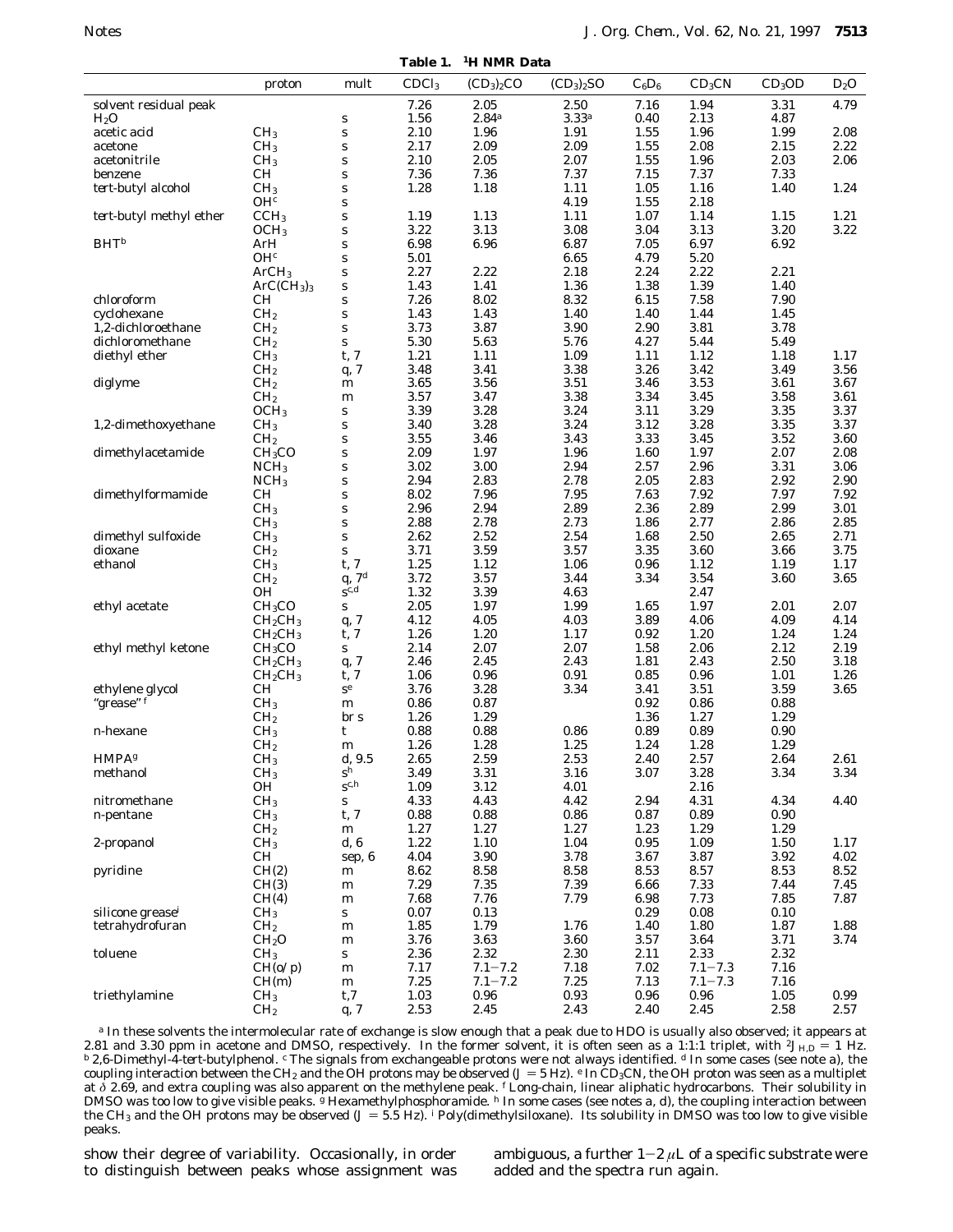|                               |                                                    | CDCl <sub>3</sub> | $(CD_3)_2CO$                        | $(CD_3)_2SO$     | $C_6D_6$          | CD <sub>3</sub> CN                 | CD <sub>3</sub> OD | $D_2O$          |
|-------------------------------|----------------------------------------------------|-------------------|-------------------------------------|------------------|-------------------|------------------------------------|--------------------|-----------------|
| solvent signals               |                                                    | $77.16 \pm 0.06$  | $29.84\pm0.01$<br>$206.26 \pm 0.13$ | $39.52\pm0.06$   | $128.06 \pm 0.02$ | $1.32\pm0.02$<br>$118.26 \pm 0.02$ | $49.00 \pm 0.01$   |                 |
| acetic acid                   | $\rm CO$                                           | 175.99            | 172.31                              | 171.93           | 175.82            | 173.21                             | 175.11             | 177.21          |
|                               | CH <sub>3</sub>                                    | 20.81             | 20.51                               | 20.95            | 20.37             | 20.73                              | 20.56              | 21.03           |
| acetone                       | $\rm CO$<br>CH <sub>3</sub>                        | 207.07<br>30.92   | 205.87<br>30.60                     | 206.31<br>30.56  | 204.43<br>30.14   | 207.43<br>30.91                    | 209.67<br>30.67    | 215.94<br>30.89 |
| acetonitrile                  | CN                                                 | 116.43            | 117.60                              | 117.91           | 116.02            | 118.26                             | 118.06             | 119.68          |
|                               | CH <sub>3</sub>                                    | 1.89              | 1.12                                | 1.03             | 0.20              | 1.79                               | 0.85               | 1.47            |
| benzene                       | CH                                                 | 128.37            | 129.15                              | 128.30           | 128.62            | 129.32                             | 129.34             |                 |
| tert-butyl alcohol            | $\mathbf C$<br>CH <sub>3</sub>                     | 69.15<br>31.25    | 68.13<br>30.72                      | 66.88<br>30.38   | 68.19<br>30.47    | 68.74<br>30.68                     | 69.40<br>30.91     | 70.36<br>30.29  |
| tert-butyl methyl ether       | OCH <sub>3</sub>                                   | 49.45             | 49.35                               | 48.70            | 49.19             | 49.52                              | 49.66              | 49.37           |
|                               | С                                                  | 72.87             | 72.81                               | 72.04            | 72.40             | 73.17                              | 74.32              | 75.62           |
|                               | CCH <sub>3</sub>                                   | 26.99             | 27.24                               | 26.79            | 27.09             | 27.28                              | 27.22              | 26.60           |
| <b>BHT</b>                    | C(1)                                               | 151.55            | 152.51                              | 151.47           | 152.05            | 152.42                             | 152.85             |                 |
|                               | C(2)<br>CH(3)                                      | 135.87<br>125.55  | 138.19<br>129.05                    | 139.12<br>127.97 | 136.08<br>128.52  | 138.13<br>129.61                   | 139.09<br>129.49   |                 |
|                               | C(4)                                               | 128.27            | 126.03                              | 124.85           | 125.83            | 126.38                             | 126.11             |                 |
|                               | CH <sub>3</sub> Ar                                 | 21.20             | 21.31                               | 20.97            | 21.40             | 21.23                              | 21.38              |                 |
|                               | CH <sub>3</sub> C                                  | 30.33             | 31.61                               | 31.25            | 31.34             | 31.50                              | 31.15              |                 |
| chloroform                    | $\mathbf C$                                        | 34.25             | 35.00                               | 34.33            | 34.35             | 35.05                              | 35.36              |                 |
| cyclohexane                   | <b>CH</b><br>CH <sub>2</sub>                       | 77.36<br>26.94    | 79.19<br>27.51                      | 79.16<br>26.33   | 77.79<br>27.23    | 79.17<br>27.63                     | 79.44<br>27.96     |                 |
| 1,2-dichloroethane            | CH <sub>2</sub>                                    | 43.50             | 45.25                               | 45.02            | 43.59             | 45.54                              | 45.11              |                 |
| dichloromethane               | CH <sub>2</sub>                                    | 53.52             | 54.95                               | 54.84            | 53.46             | 55.32                              | 54.78              |                 |
| diethyl ether                 | CH <sub>3</sub>                                    | 15.20             | 15.78                               | 15.12            | 15.46             | 15.63                              | 15.46              | 14.77           |
|                               | CH <sub>2</sub>                                    | 65.91             | 66.12                               | 62.05            | 65.94             | 66.32                              | 66.88              | 66.42           |
| diglyme                       | CH <sub>3</sub><br>CH <sub>2</sub>                 | 59.01<br>70.51    | 58.77<br>71.03                      | 57.98<br>69.54   | 58.66<br>70.87    | 58.90<br>70.99                     | 59.06<br>71.33     | 58.67<br>70.05  |
|                               | CH <sub>2</sub>                                    | 71.90             | 72.63                               | 71.25            | 72.35             | 72.63                              | 72.92              | 71.63           |
| 1,2-dimethoxyethane           | CH <sub>3</sub>                                    | 59.08             | 58.45                               | 58.01            | 58.68             | 58.89                              | 59.06              | 58.67           |
|                               | CH <sub>2</sub>                                    | 71.84             | 72.47                               | 17.07            | 72.21             | 72.47                              | 72.72              | 71.49           |
| dimethylacetamide             | CH <sub>3</sub>                                    | 21.53             | 21.51                               | 21.29            | 21.16             | 21.76                              | 21.32              | 21.09           |
|                               | $\rm CO$<br>NCH <sub>3</sub>                       | 171.07<br>35.28   | 170.61<br>34.89                     | 169.54<br>37.38  | 169.95<br>34.67   | 171.31<br>35.17                    | 173.32<br>35.50    | 174.57<br>35.03 |
|                               | NCH <sub>3</sub>                                   | 38.13             | 37.92                               | 34.42            | 37.03             | 38.26                              | 38.43              | 38.76           |
| dimethylformamide             | CH                                                 | 162.62            | 162.79                              | 162.29           | 162.13            | 163.31                             | 164.73             | 165.53          |
|                               | CH <sub>3</sub>                                    | 36.50             | 36.15                               | 35.73            | 35.25             | 36.57                              | 36.89              | 37.54           |
|                               | CH <sub>3</sub>                                    | 31.45             | 31.03<br>41.23                      | 30.73            | 30.72             | 31.32                              | 31.61              | 32.03<br>39.39  |
| dimethyl sulfoxide<br>dioxane | CH <sub>3</sub><br>CH <sub>2</sub>                 | 40.76<br>67.14    | 67.60                               | 40.45<br>66.36   | 40.03<br>67.16    | 41.31<br>67.72                     | 40.45<br>68.11     | 67.19           |
| ethanol                       | CH <sub>3</sub>                                    | 18.41             | 18.89                               | 18.51            | 18.72             | 18.80                              | 18.40              | 17.47           |
|                               | CH <sub>2</sub>                                    | 58.28             | 57.72                               | 56.07            | 57.86             | 57.96                              | 58.26              | 58.05           |
| ethyl acetate                 | CH <sub>3</sub> CO                                 | 21.04             | 20.83                               | 20.68            | 20.56             | 21.16                              | 20.88              | 21.15           |
|                               | $\rm CO$<br>CH <sub>2</sub>                        | 171.36<br>60.49   | 170.96<br>60.56                     | 170.31<br>59.74  | 170.44<br>60.21   | 171.68<br>60.98                    | 172.89<br>61.50    | 175.26<br>62.32 |
|                               | CH <sub>3</sub>                                    | 14.19             | 14.50                               | 14.40            | 14.19             | 14.54                              | 14.49              | 13.92           |
| ethyl methyl ketone           | CH <sub>3</sub> CO                                 | 29.49             | 29.30                               | 29.26            | 28.56             | 29.60                              | 29.39              | 29.49           |
|                               | $_{\rm CO}$                                        | 209.56            | 208.30                              | 208.72           | 206.55            | 209.88                             | 212.16             | 218.43          |
|                               | $CH_2CH_3$                                         | 36.89             | 36.75<br>8.03                       | 35.83            | 36.36             | 37.09<br>8.14                      | 37.34              | 37.27<br>7.87   |
| ethylene glycol               | CH <sub>2</sub> CH <sub>3</sub><br>CH <sub>2</sub> | 7.86<br>63.79     | 64.26                               | 7.61<br>62.76    | 7.91<br>64.34     | 64.22                              | 8.09<br>64.30      | 63.17           |
| "grease"                      | CH <sub>2</sub>                                    | 29.76             | 30.73                               | 29.20            | 30.21             | 30.86                              | 31.29              |                 |
| <i>n</i> -hexane              | CH <sub>3</sub>                                    | 14.14             | 14.34                               | 13.88            | 14.32             | 14.43                              | 14.45              |                 |
|                               | CH <sub>2</sub> (2)                                | 22.70             | 23.28                               | 22.05            | 23.04             | 23.40                              | 23.68              |                 |
| HMPA <sup>b</sup>             | CH <sub>2</sub> (3)<br>CH <sub>3</sub>             | 31.64<br>36.87    | 32.30<br>37.04                      | 30.95<br>36.42   | 31.96<br>36.88    | 32.36<br>37.10                     | 32.73<br>37.00     | 36.46           |
| methanol                      | CH <sub>3</sub>                                    | 50.41             | 49.77                               | 48.59            | 49.97             | 49.90                              | 49.86              | 49.50c          |
| nitromethane                  | CH <sub>3</sub>                                    | 62.50             | 63.21                               | 63.28            | 61.16             | 63.66                              | 63.08              | 63.22           |
| $n$ -pentane                  | CH <sub>3</sub>                                    | 14.08             | 14.29                               | 13.28            | 14.25             | 14.37                              | 14.39              |                 |
|                               | CH <sub>2</sub> (2)                                | 22.38             | 22.98<br>34.83                      | 21.70<br>33.48   | 22.72<br>34.45    | 23.08<br>34.89                     | 23.38<br>35.30     |                 |
| 2-propanol                    | CH <sub>2</sub> (3)<br>CH <sub>3</sub>             | 34.16<br>25.14    | 25.67                               | 25.43            | 25.18             | 25.55                              | 25.27              | 24.38           |
|                               | <b>CH</b>                                          | 64.50             | 63.85                               | 64.92            | 64.23             | 64.30                              | 64.71              | 64.88           |
| pyridine                      | CH(2)                                              | 149.90            | 150.67                              | 149.58           | 150.27            | 150.76                             | 150.07             | 149.18          |
|                               | CH(3)                                              | 123.75            | 124.57                              | 123.84           | 123.58            | 127.76                             | 125.53             | 125.12          |
| silicone grease               | CH(4)<br>CH <sub>3</sub>                           | 135.96<br>1.04    | 136.56<br>1.40                      | 136.05           | 135.28<br>1.38    | 136.89                             | 138.35<br>2.10     | 138.27          |
| tetrahydrofuran               | CH <sub>2</sub>                                    | 25.62             | 26.15                               | 25.14            | 25.72             | 26.27                              | 26.48              | 25.67           |
|                               | CH <sub>2</sub> O                                  | 67.97             | 68.07                               | 67.03            | 67.80             | 68.33                              | 68.83              | 68.68           |
| toluene                       | CH <sub>3</sub>                                    | 21.46             | 21.46                               | 20.99            | 21.10             | 21.50                              | 21.50              |                 |
|                               | C(i)                                               | 137.89            | 138.48                              | 137.35           | 137.91            | 138.90                             | 138.85             |                 |
|                               | CH(o)<br>CH(m)                                     | 129.07<br>128.26  | 129.76<br>129.03                    | 128.88<br>128.18 | 129.33<br>128.56  | 129.94<br>129.23                   | 129.91<br>129.20   |                 |
|                               | CH(p)                                              | 125.33            | 126.12                              | 125.29           | 125.68            | 126.28                             | 126.29             |                 |
| triethylamine                 | CH <sub>3</sub>                                    | 11.61             | 12.49                               | 11.74            | 12.35             | 12.38                              | 11.09              | 9.07            |
|                               | CH <sub>2</sub>                                    | 46.25             | 47.07                               | 45.74            | 46.77             | 47.10                              | 46.96              | 47.19           |

 $^a$  See footnotes for Table 1.  $^b\,^2J_{\rm{PC}}=3$  Hz.  $^c$  Reference material; see text.